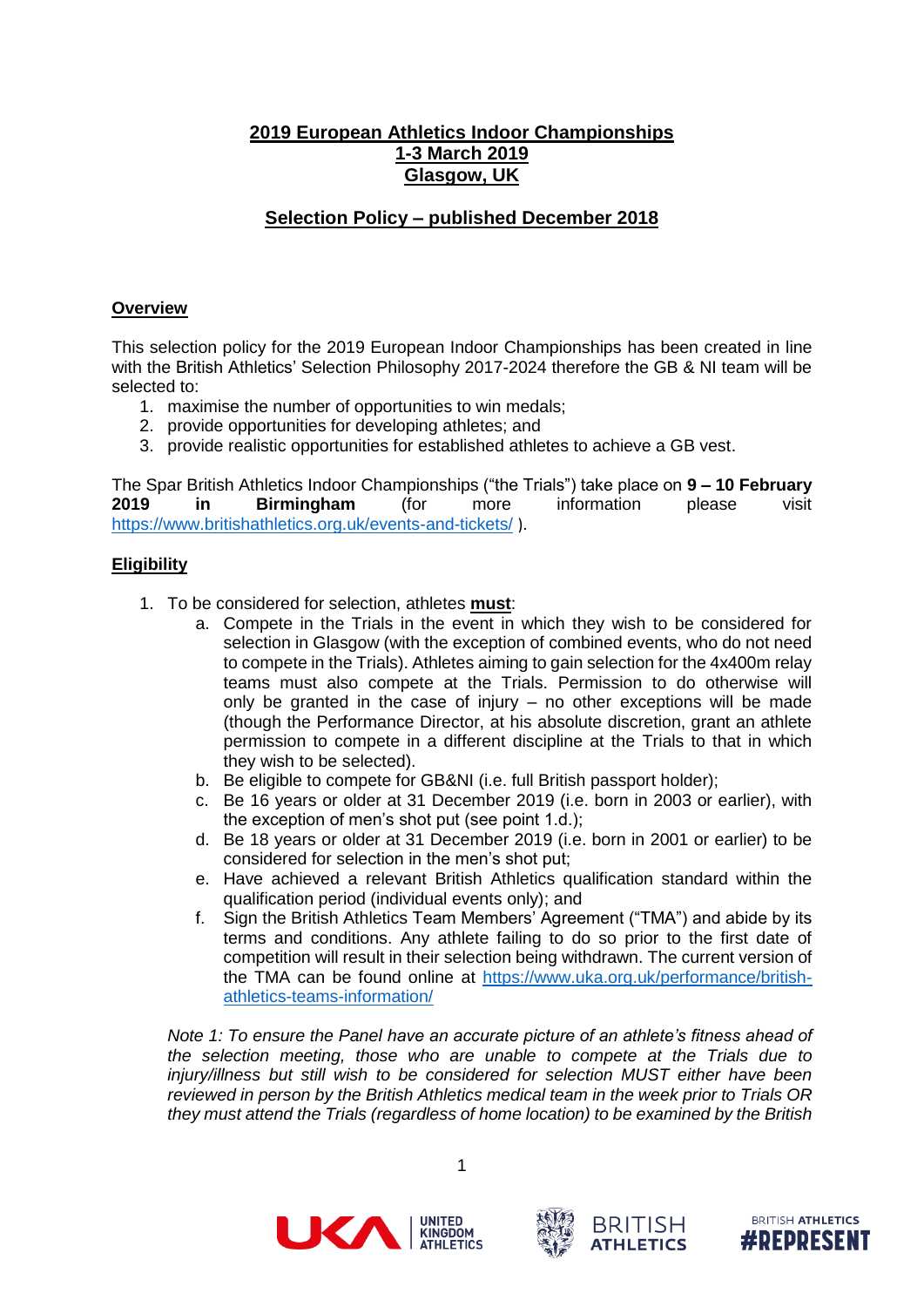*Athletics CMO. Athletes who fail to satisfy either provision will not be considered for selection (unless note 2 applies).*

*Note 2: Where athletes suffer illness the day before or the day of the Trials, they must contact the Performance Director/Chief Medical Officer as soon as possible prior to the commencement of the relevant Trial event. The Panel will make a common sense, judgement call based on the information and proof provided by the athlete in determining whether to accept their non-attendance at the trials (enabling them for consideration for selection). Illness that occurs earlier than the day before the first day of the Trials must be evidenced by a medical note from a GP in order for that athlete to remain eligible for selection. Failure to satisfy the above will result in the athlete not being considered for selection, and all athletes must be aware that failure to attend the trials, regardless of validity of excuse, will naturally and unavoidably place them at a disadvantage when being assessed for selection.*

## **Qualification**

- 2. Qualification performances must be achieved between 00:00 (GMT) 1 May 2018 and 17:30 (GMT) 16 February 2019.
- 3. The British Athletics qualification standards are as follows events marked with an asterix represent the baseline EA standard and have not been amended by British Athletics:

| <b>Men</b>            |                      | <b>Event</b>    | <b>Women</b>          |                      |
|-----------------------|----------------------|-----------------|-----------------------|----------------------|
| Indoor                | Outdoor <sup>t</sup> |                 | Indoor                | Outdoor <sup>t</sup> |
| 6.60                  | 10.20 (100m)         | 60 <sub>m</sub> | 7.25                  | 11.25 (100m)         |
| 46.90                 | 45.40                | 400m            | 53.00                 | 52.00                |
| 01:48.00              | 01:45.50             | 800m            | 02:03.00              | 02:00.50             |
| 3:42.00               | 03:36.00             | 1500m           | 4:13.00               | 04:07.00             |
| (3:58.00 mile)        | (3:53.00 mile)       |                 | $(4:43.00$ mile)      | (4:26.00 mile)       |
| 07:53.00              | 7:48.00              | 3000m           | 09:00.00              | $8:55.00*$           |
| Top 6 ranked team     |                      | 4x400m          | Top 6 ranked team     |                      |
| 7.65                  | 13.50 (110mH)        | 60mH            | 8.10                  | 12.95 (100mH)        |
| $2.26*$               |                      | <b>HJ</b>       | $1.90*$               |                      |
| $5.65*$               |                      | <b>PV</b>       | $4.50*$               |                      |
| $7.95*$               |                      | LJ              | $6.50*$               |                      |
| 16.50*                |                      | <b>TJ</b>       | 13.85*                |                      |
| $20.15*$              |                      | <b>SP</b>       | $17.10*$              |                      |
| Top 12 ranked athlete |                      | <b>Hep/Pen</b>  | Top 12 ranked athlete |                      |

**†***Note – athletes who qualify for selection by achieving an outdoor performance prior to 1 January 2019 will only be selected if they prove current form and fitness.*

#### **Selection process**

- 4. The team will be selected in one selection meeting on **Saturday 16 February 2019**.
- 5. The team will be announced on Sunday 17 February 2019.





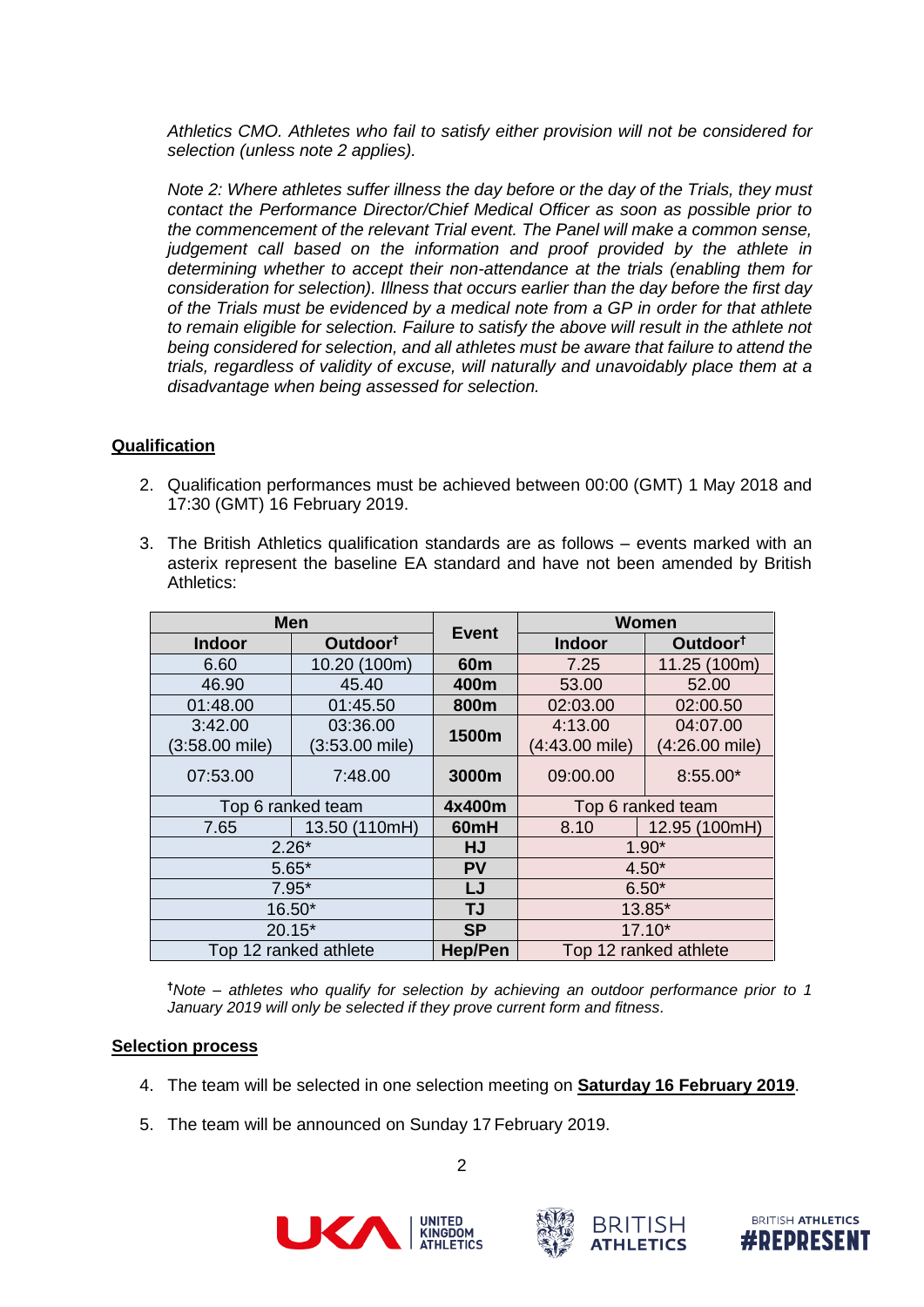- 6. Selections will be subject to the maximum entries as permitted by European Athletics (EA) as follows:
	- a. A maximum of 3 athletes can compete in individual events;
	- b. In the 4 x 400m relay, up 6 athletes may be selected (which must include athletes selected for the individual 400m). Any other athlete who is selected in any event may then be able to participate in the relay event in addition to the 6 entered.
- 7. The Selection Panel ("the Panel") shall comprise as follows:
	- a. Voting Members:
		- i. British Athletics Performance Director;
		- ii. British Athletics' Head of Endurance; British Athletics Head of Relays, British Athletics Head of Field and Combined Events, and;
		- iii. Other event group representatives as nominated by the Performance Director.
	- b. Non-voting members:
		- i. Head of World Class Programme Operations (who shall act as Chairperson);
		- ii. Independent Observer;
		- iii. UK Athletics Athlete Commission Member;
		- iv. British Athletics Chief Medical Officer;
		-
		- v. Statistician;<br>vi. Media repre Media representative;
		- vii. Note taker(s).
- 8. The Selection Panel ("the Panel") will select athletes in 4 rounds (outlined in numbers 9 to 12).
- 9. Round 1 top 2 at the Trials:
	- a. The first two eligible athletes in each individual Trials event will be automatically selected for the same event provided the relevant British Athletics qualification standard has been achieved by that athlete during the qualification period. Should either of the first two finishers at the Trials not be eligible for selection (or decline selection), their place will not be automatically offered to the next best athlete;
	- b. For the avoidance of doubt, an athlete may achieve the qualification standard after the Trials but before the end of the relevant qualification period and still gain automatic selection.
- 10. Round 2 all remaining eligible individual athletes (excluding combined events):
	- a. The Panel will aim to fill all places available, subject to eligible athletes satisfying the following:
		- i. Achieved at least one qualification standard by the end of the qualification period; and
		- ii. Demonstrate, to the satisfaction of the Panel, current form and fitness which suggests they are capable of performing at a level to (or exceeding) their qualification best or seasons best (whichever is higher);
	- b. Where there are more athletes that satisfy the criteria as described in paragraph 10(a) than places available, athletes in this round will be considered





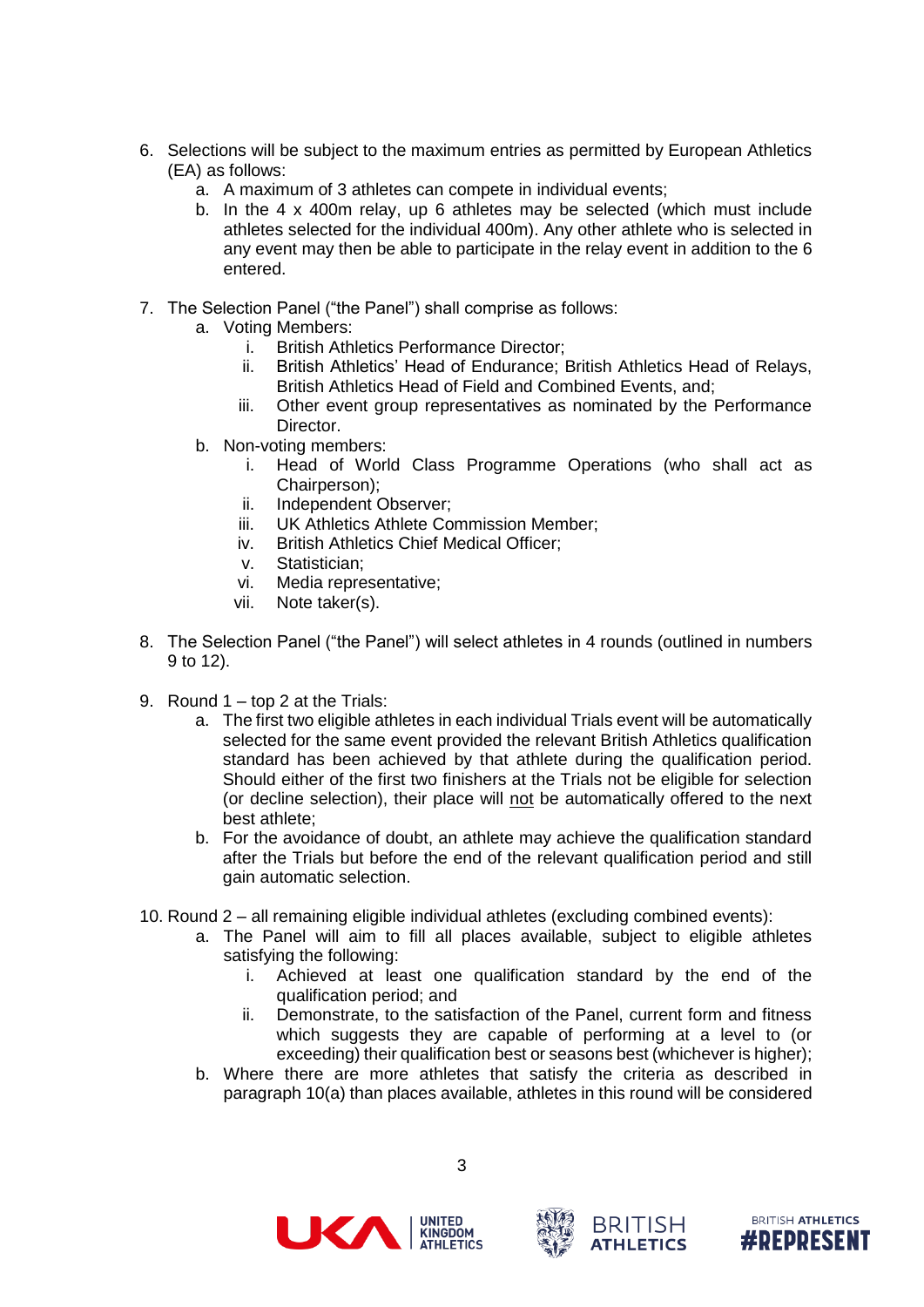for selection by being considered against a number of factors, including (but not limited to) the following criteria which are not listed in any priority order:

- i. Achievement of qualification standards in accordance with paragraphs  $2 - 3$ ;
- ii. European ranking;
- iii. Position at the Trials;
- iv. Current form;
- v. Future individual medal potential at indoor or outdoor major events;
- vi. Head-to-heads;
- vii. Previous major competition history; and
- viii. Injury status.
- c. During this round, the Panel may select non-travelling reserves for any event (except combined events), provided the athlete has achieved the relevant individual British Athletics qualification standard (except relays where no standard is required).
- 11. Round 3 relays:
	- a. Provided British Athletics have qualified a team for each relay event, up to 6 athletes will be selected for the men's and women's 4x400m relays (which must include those already selected in the individual 400m). Athletes will be selected based on a number of factors, including (but not limited to) the following:
		- i. Position at the Trials;
		- ii. Current form;
		- iii. Head-to-heads;
		- iv. Previous major competition history;
		- v. Injury status;<br>vi. Previous enc
		- Previous engagement with the British Athletics relay programme(s) in 2018 and 2019; and
		- vii. Future relay team potential;
		- viii. Technical relay skills; and
		- ix. Impact on the medal winning potential of the relay team.
	- b. Athletes selected for the relay do not need to have achieved a British Athletics qualification standard but, pursuant to paragraph 1(a), they must have competed in the 400m at the Trials.
- 12. Round 4 combined events:
	- a. EA will invite 12 athletes to compete in the men's Heptathlon and the women's Pentathlon. These invites (which will be automatically ratified by the Panel) will be distributed as follows:
		- i. Top 6 from the 2018 European outdoor rankings for the Decathlon and Heptathlon (adjusted for maximum numbers per nation); and
		- ii. Top 6 from the 2018/19 European indoor rankings for the Heptathlon and Pentathlon (adjusted for maximum numbers per nation) as at 19 February 2019;
	- b. If, during each round of EA invitations, the maximum number of slots per nation (3) are reached, or athletes decline participation, EA will allocate invites to the next eligible athlete during each round up until the final entry deadline of 21 February 2019;
	- c. Acceptance of such invites may take place after the Panel have selected the remaining members of the team.





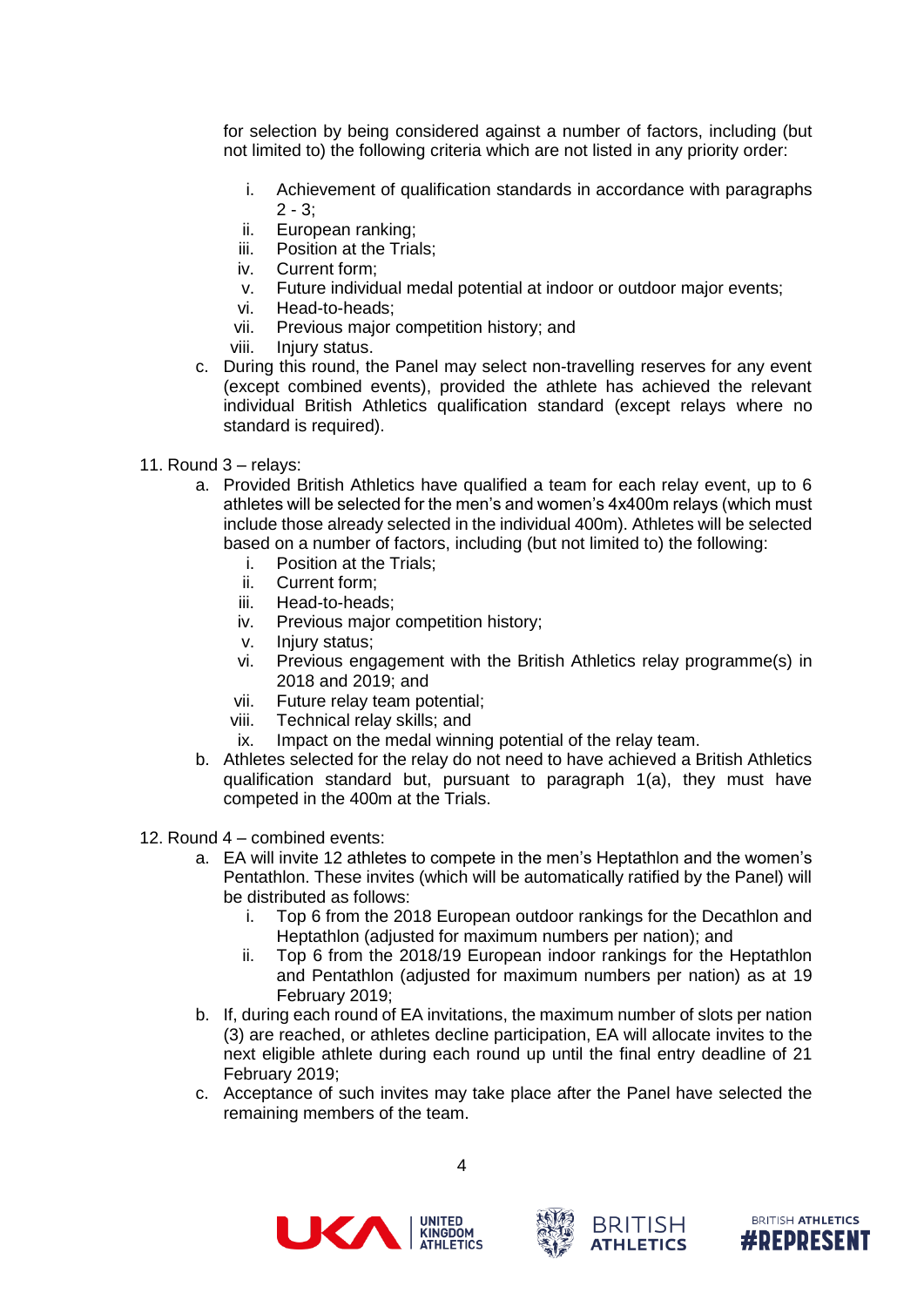## **Conditions**

- 13. Performances must be achieved during competitions organised or authorised by the IAAF, its Area Associations or its National Member Federations. Thus, results achieved at university or school competitions must be certified by the National Federation of the country in which the competition was organised.
- 14. UK domestic track and field performances will only be certified by British Athletics if they are achieved in a UK Athletics Level 2 Permit competition or higher, or in an Area or County Championship (see [https://www.uka.org.uk/competitions/track-field](https://www.uka.org.uk/competitions/track-field-licensing/)[licensing/](https://www.uka.org.uk/competitions/track-field-licensing/) for details on the UK Athletics competition permits).
- 15. Multiple performances achieved in the same individual event in a single day will only count as follows:
	- a. In a track event at an official Championship of UK national level or higher; and
	- b. In a field event only the best mark in the final and best mark in the pool.
- 16. Performances otherwise achieved in the same individual event in a single day will count as follows:
	- a. In track events only the fastest legal result of the day;
	- b. In throwing events only the best trial of the first competition of the day; and
	- c. In horizontal jumps only the best trial of the first competition of the day, unless every mark achieved by the athlete was windy in which case a second competition held under safer conditions will count.
- 17. Performances achieved in mixed events between male and female participants shall not be accepted.
- 18. Wind-assisted performances (or performances achieved at events where wind measurement was not available) will not be accepted.
- 19. Hand-timed performances in 60m, 100m, 400m, 60m Hurdles, and 100m/110m Hurdles will not be accepted.
- 20. For the running events of 400m and over, performances achieved on oversized tracks will NOT be accepted

## **Appeals**

- 21. Athletes may appeal their non-selection, but only after the relevant final selection date in accordance with the procedure laid out in the "British Athletics Selection Fast Appeals Procedure" ("the Fast Appeals Procedure", located on the UKA website) and subject to paragraph 22 below.
- 22. For the 2019 European Athletics Indoor Championships the following amendment to the Fast Appeals Procedure is made:
	- a. To maximise the amount of time that athletes have to qualify for the European Indoor Championships, and in order to adhere to the European Athletics final entry deadline, an expedited appeal process shall apply.